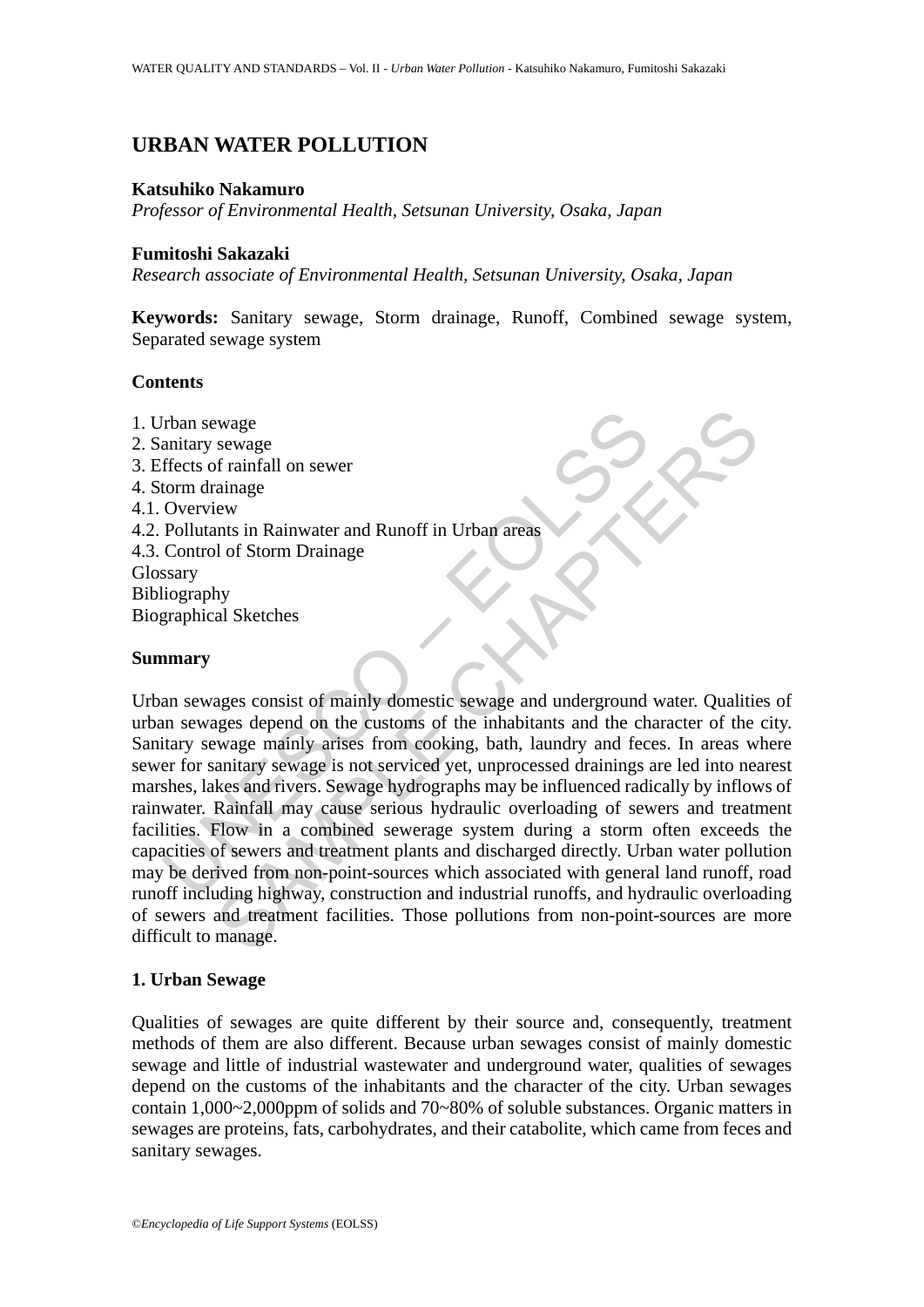## **2. Sanitary Sewage**

To prevent water contamination, mainly industrial wastewater has been treated, and application of strict regulations has improved quality of natural environment water. On the other hand, treatments of sanitary sewage have been limited to sewer service and sanitary sewages are not treated in areas where sewer is not serviced. Then, portion of pollution from sanitary sewage has increased yearly. Sanitary sewage occurs mainly from cooking, bath and laundry. Quantities and qualities of sanitary sewages depend on the habits of family, family constitution, season etc. About a half of biological oxygen demand (BOD) and suspended solids (SS) of sanitary sewage occur from cooking, while nitrogen and phosphorus from feces. In areas where sewer for sanitary sewage is not serviced yet, unprocessed drainings are led into the nearest sewer in service to reduce pollution in marshes lakes and rivers.

### **3. Effects of Rainfall on Sewer**

Sewage hydrographs may be influenced radically by inflows of rainwater to the system. Connections of downspouts from roofs to sanitary sewers usually are forbidden by regulations; nevertheless, they are encountered often. Large numbers of those connections can produce sharp flow peaks during each rainfall and may contribute to serious hydraulic overloading of sewers and treatment facilities.

ffects of Rainfall on Sewer<br>
rage hydrographs may be influenced radically by inflows of rainw<br>
mections of downspouts from roofs to sanitary sewers usually<br>
lations; nevertheless, they are encountered often. Large r<br>
mecti of Rainfall on Sewer<br>drographs may be influenced radically by inflows of rainwater to the sys<br>so f downspouts from roofs to sanitary sewers usually are forbidder;<br>revertheless, they are encountered often. Large numbers of Recent practice has been based mostly on installing two "separate" sewerage systems in communities, one to carry sanitary wastes to the treatment plant, and the other to transport storm flow directly to discharge points, usually without treatment. However, many older communities still have "combined sewers," designed to carry both sanitary wastewaters and storm runoff in the same pipeline. Flow in a combined sewerage system during a storm may be many times that during dry weather, often exceeding the capacities of sewers and treatment plants and requiring the direct discharge of some mixed sanitary sewage and storm runoff to streams. The overflows are highly undesirable but continue to exist because of the great expense of converting "combined" systems into "separate" ones or building sewers and treatment plants large enough to handle the peak flows during storms.

> TO ACCESS ALL THE **5 PAGES** OF THIS CHAPTER, Visit: [http://www.eolss.net/Eolss-sampleAllChapter.aspx](https://www.eolss.net/ebooklib/sc_cart.aspx?File=E2-19-04-05)

#### **Bibliography**

- - -

James C. Lamb (1985), Water quality and its control, John Wiley and Sons, Inc. New York, USA. [This book describes characters of waste waters and describes matters that require attention in drainage processing.]

Yasuhiko Wada (1990), Model analysis of pollution from non-point source, Gihodo Syuppan Inc., Tokyo,